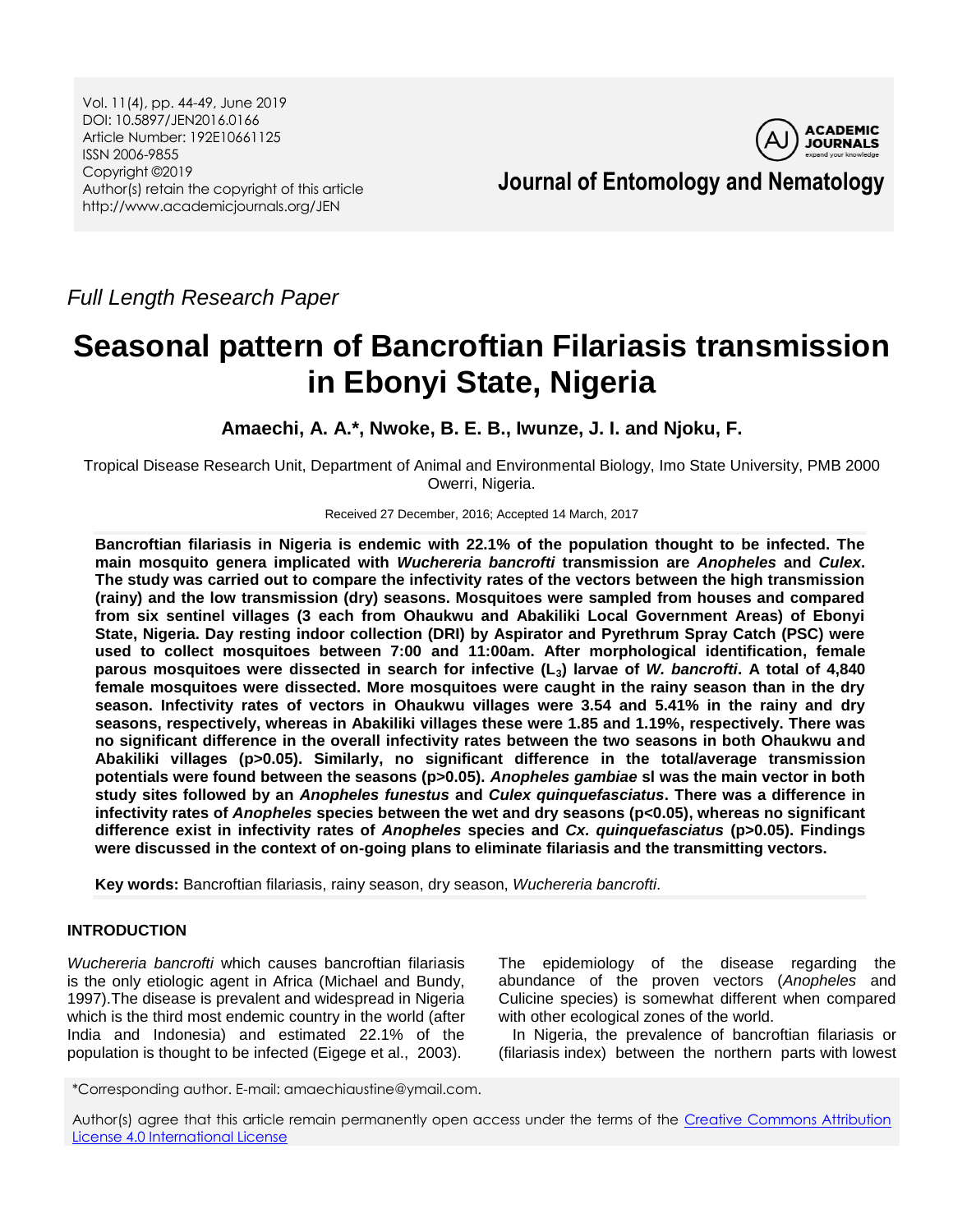rainfall and southern parts with highest rainfall parts vary considerably (Nwoke, pers. Communication, 2007). However, no explanation was offered to these findings regarding vector infectivity or infection rates. Studies elsewhere have revealed that the peak transmission of filariasis was during the long rains and after the short rains in Mambru and Jaribuni villages of Kenya (Wijers and Kinyanjui, 1977). The hot dry season transmission was interrupted in Mambru, but was rather low in Jaribuni. Wijers and Kaleli (1984) in related study concluded that transmission season coincides with the long rain during which filariasis vectors were in abundance. However, no clear reports on comparison between vector infectivity rates between the seasons were shown.

Clearly, further work is urgently needed to evaluate the exact importance of both the vector capacities and seasonal filariasis transmission in parts of Africa. In Nigeria limited works exist on vector infectivity infection rates both natural and experimental (Anosike et al., 2003; Mbah, 2010; Awolola et al., 2006; Amaechi, 2009). Infectivity and infection studies of mosquitoes on filariasis between the dry and wet seasons are lacking. The present study therefore examines the seasonal infection/infectivity rates in rural endemic areas of Ebonyi State, Nigeria.

#### **MATERIALS AND METHODS**

#### **Study sites**

The study was conducted in six (6) sentinel villages, three (3) each from Ohaukwu (Orijiriafor, Okpochiri and Ndiagu Obu) Abakiliki (Mgbabeluzor, Okarie Echida and Okpochiri) Ebonyi State, Nigeria  $(7°31' - 8°18'N - 5036' - 6°15'E)$  Figure 1. The ecology of the area has been described in details (Amaechi et al., 2010; Richards et al., 2013). The inhabitants are Igbos who mainly live in mud walled and thatched houses. Houses with block walls and or iron sheets roofing are extremely rare. They are peasants growing mainly maize, rice, yam and cassava. Livestock kept includes cattle and goats with some animals tethered inside human dwellings. The sites were selected based on preliminary ICT-survey (Carter Center, 2009. Unpublished data) indicating the presence of bancroftian filariasis in the area.

#### **ETHICAL CONSIDERATION**

Ethical clearance and permission was approved by the Post Graduate Research Board of the Zoology Department of Imo State, University of Owerri, Nigeria and Ebonyi State Ministry of Health. Team members were trained on entomological survey methods. Informed verbal consent was obtained from residents of household on mosquito collections.

#### **Mosquito sampling technique/laboratory processing**

The prevalence of infective mosquitoes was assessed in households. Houses were visited twice monthly during the

mornings and indoor resting mosquitoes were collected by pyrethrum spray catch (PSC) and mechanical aspirator (WHO, 2002). The time and period of collection were chosen to catch fully engorged vectors and reflected the seasons (rainy and dry) of the areas. As much as possible houses were of similar construction to avoid the effect of variability. Indoor resting mosquitoes were collected in 20 selected houses and at least one sleeping room in each house was used for mosquito collection (Mboera et al., 2006). Mosquitoes caught were taken to a temporary dissection center as time allowed. Visual identification (for morphology) was made using different keys and characteristics (Nwoke, 2007, unpublished). Blood fed females were dissected to determine parity by observing the degree of ovarian trachioles (Detinova, 1962). The body parts (head and mouth parts, thorax and abdomen) were macerated and examined for the presence of living filarial larvae. For more exact identification of filarial larvae stages and species, the preparations were stained with haematoxyline (Nelson, 1959) and examined with microscope. Recovery of larval stages of *W. bancrofti* was done according to Nelson and Pester (1962); larval stages were categorized by sizes rather than by appearances (Nathan, 1981).

#### **Statistical analysis**

Data were analyzed by chi square using Epi Info 6 computer software statistical analysis programme to compare the infectivity rates of the vectors between the rainy and dry seasons. Yates correction was also used to compare infectivity rates of the vectors; the sentinel villages and the mosquito vector species.

### **RESULTS**

Cumulatively, 4,840 blood fed mosquitoes were dissected. Table 1 shows that infection and infectivity rates of the vectors were (8.82% versus 15.22%) and (3.54% versus 5.41%) in the rainy and dry seasons, respectively. Table 2 shows the infection and infectivity rates of LF vectors in Abakiliki. Infection and infectivity rates were found to be 2.30% versus 1.62% and 1.85% versus 1.19% for rainy and dry seasons. Infectivity rates differed significantly between the rainy and dry seasons in Ohaukwu (p>0.05) but not in Abakiliki (p<0.05). In both seasons and study sites, *Anopheles gambiae* was the predominantly species (Tables 1 and 2).

Considering the infectivity rates of the vectors independently, the order of vector importance of the three main vectors in Ohaukwu and Abakiliki was *A. gambiae, Anopheles funestus* and *Culex quinquefasciatus* (Tables 1 and 2). This was the same trend in both seasons. Statistical significant difference in infectivity rates were found between *Anopheles* species (p<0.05). However, no significant difference existed between infectivity rates of *Anopheles* spp. and *Cx. quinquefasciatus* (Table 3). The highest number of infective larvae  $(L_3)$  per mosquito in Ohaukwu was 5 with an average of 5 which occurred in the rainy season. In Abakiliki, the highest number of infective larvae per mosquito was 4 (*An. gambiae*) with an average of 2 during the rainy season. There was only one infective larva of *Cx. quinquefasciatus* which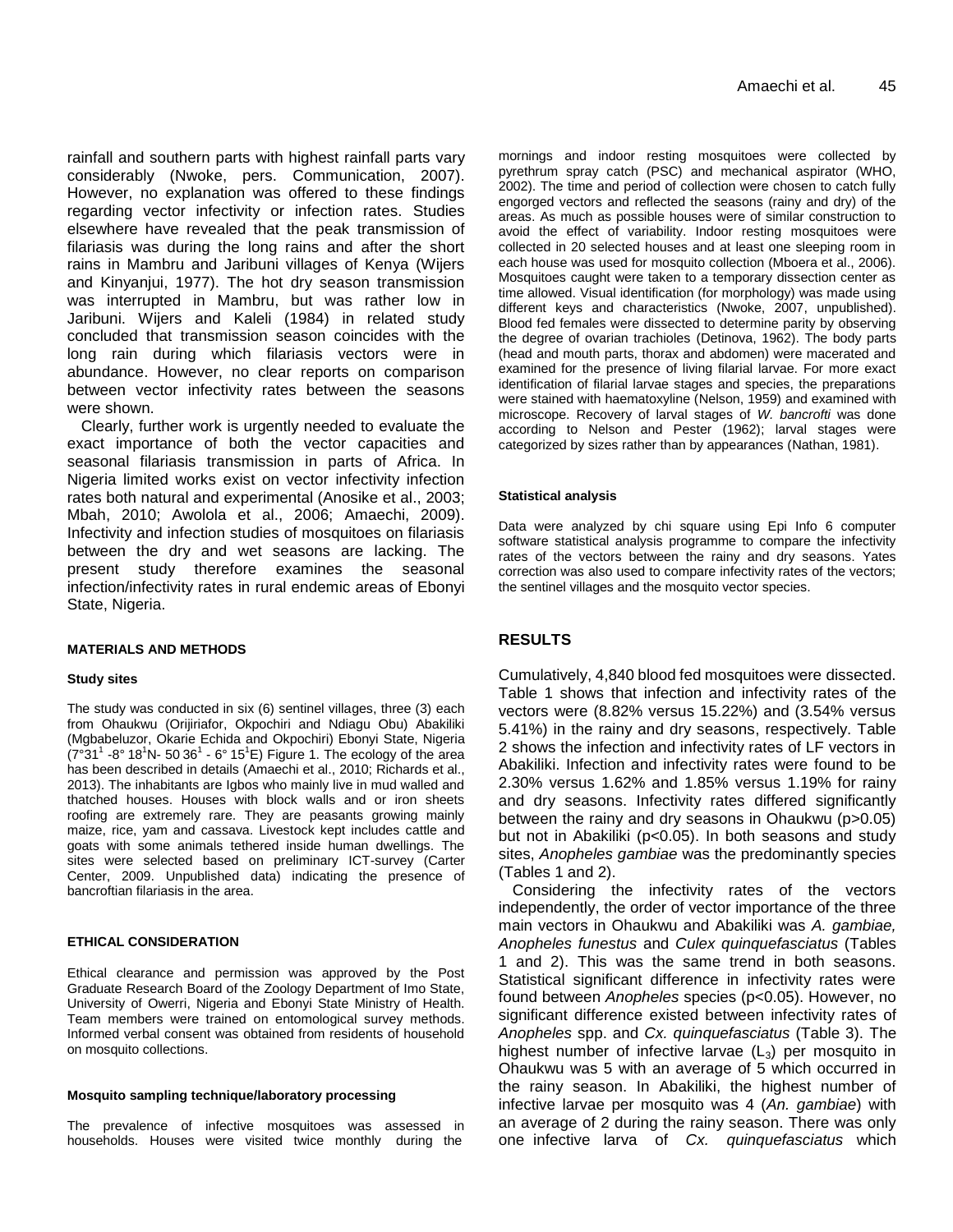

Figure 1: Map of Ebonyi State showing the study areas **Figure 1:** Map of Ebonyi State showing the study areas.

occurred during the dry season. No significant difference in the total/average transmission potential  $(TP<sup>+</sup>)$  were observed between the seasons (p<0.05).

# **DISCUSSION**

Although the Pyrethrum Spray Catch (PSC) and Mechanical Aspirator (MA) method records only the mosquitoes that rest indoors, it is widely used for estimating the abundance, seasonal densities, host preference and vector infection status as in this study. Previous study has shown that mosquito infectivity rates are low during the dry season and high in the rainy season. However, this was not the case for both study sites: Orijiriafor, Okpochiri, Ndiagu Obu rural villages in Ohaukwu and Mgbabeluzor, Okarie Echida and Obeagu Ibom villages towns in Abakiliki. This observation contradicted those of Kasili et al. (2009) in Kenyan Coast and in Philippines (Valeza and Grove, 1979) and could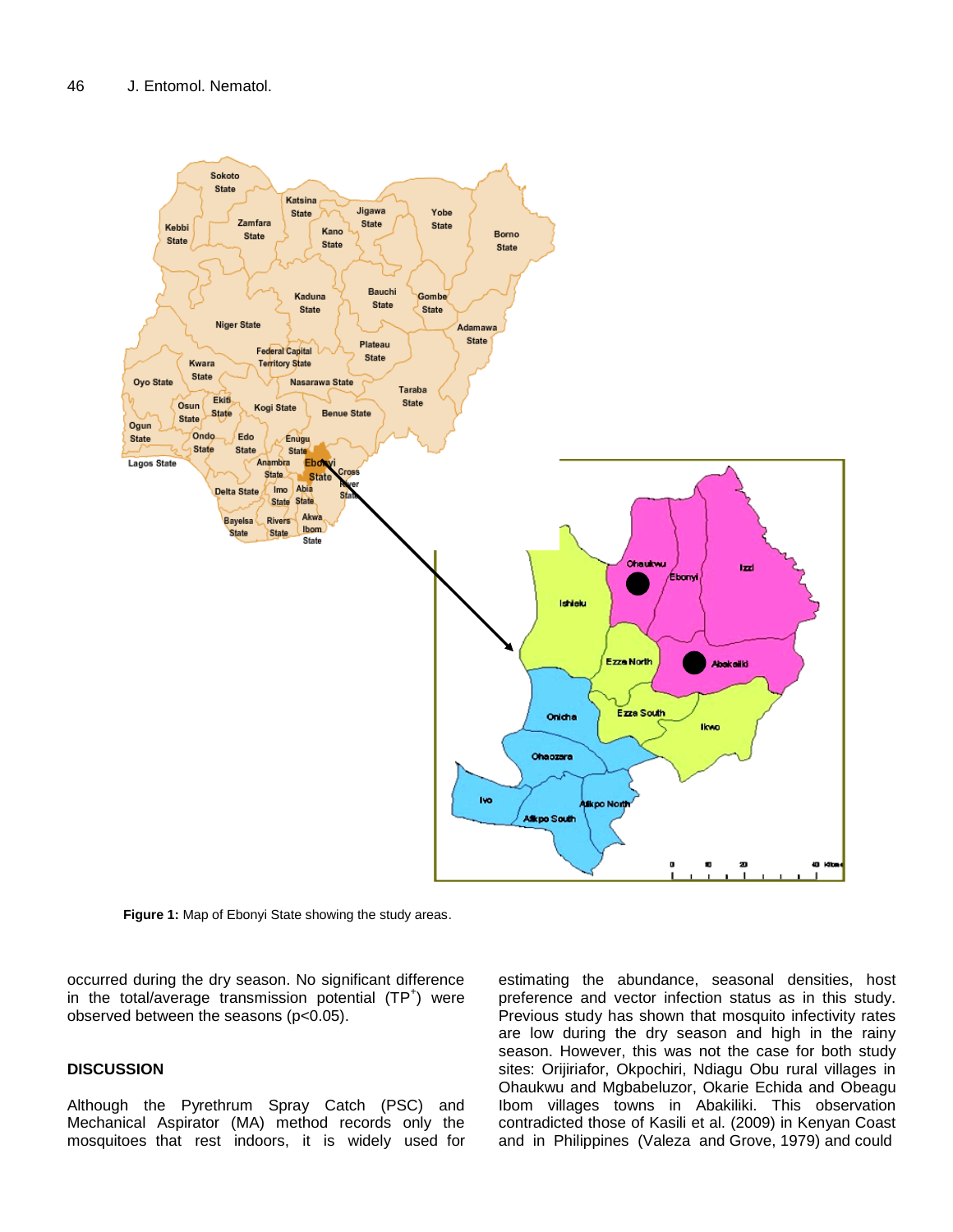|                           | <b>Number</b> |                  |                  | No. containing larvae stages |               |                 | Rates % |                |       | TP <sup>+</sup> |
|---------------------------|---------------|------------------|------------------|------------------------------|---------------|-----------------|---------|----------------|-------|-----------------|
| <b>Mosquitoes species</b> | <b>Parous</b> | <b>Infection</b> | <b>Infective</b> | <b>Diss</b>                  | <b>Parous</b> | <b>Infected</b> | L1      | L <sub>2</sub> | $L_3$ |                 |
| Rainy season              |               |                  |                  |                              |               |                 |         |                |       |                 |
| An. gambiae sl            | 1,348         | 1,085            | 44               | 24                           | 64            | 57              | 3.26    | 10.76          | 4.23  | 65              |
| An. funestus sl           | 363           | 243              | 4                | 6                            | 0             | 6               | 1.10    | 3.31           | 1.65  | 11              |
| Cx. quinquefasciatus      | 66            | 31               | 0                | 0                            | 0             | 0               | 0.00    | 0.00           | 0.00  | 0               |
| Mn. africana              | 2             | 2                | 0                | 0                            | 0             | 0               | 0.00    | 0.00           | 0.00  | $\mathbf 0$     |
| Ae. aegypti               |               | $\mathbf{0}$     | $\Omega$         | 0                            | 0             | $\Omega$        | 0.00    | 0.00           | 0.00  | $\Omega$        |
| Total                     | 1,780         | 1,361            | 48               | 30                           | 64            | 63              | 2.70    | 8.82           | 3.54  | 176/59          |
| <b>Dry Season</b>         |               |                  |                  |                              |               |                 |         |                |       |                 |
| An. gambiae sl            | 731           | 699              | 26               | 19                           | 45            | 48              | 3.56    | 15.32          | 6.57  | 48              |
| An, funestus sl           | 168           | 146              | 13               | 13                           | 21            | 6               | 7.74    | 23.81          | 3.57  | 20              |
| Cx. quinquefasciatus      | 99            | 58               | 0                | 0                            | 0             | 0               | 0.00    | 0.00           | 0.00  | 0               |
| Mn.africana               | 1             |                  | 0                | 0                            | 0             |                 | 0.00    | 0.00           | 0.00  | $\mathbf 0$     |
| Ae. aegypti               | $\Omega$      | $\mathbf{0}$     | 0                | 0                            | 0             | 0               | 0.00    | 0.00           | 0.00  | 0               |
| Total                     | 999           | 904              | 39               | 32                           | 66            | 54              | 3.90    | 15.22          | 5.41  | 68/23           |

Table 1. Overall infection and infectivity rates of LF vectors during the transmission (July - September) and non-transmission (October -December) 2013 seasons in Ohaukwu.

 **Table 2.** Overall infection and infectivity rates of LF vectors during the transmission (July - September) and non-transmission (October - December) 2013 seasons in Abakiliki.

|                           | <b>Number</b> |                  |                  | No. containing larvae stages |               |          | Rates (%)      |                |      | TP†         |
|---------------------------|---------------|------------------|------------------|------------------------------|---------------|----------|----------------|----------------|------|-------------|
| <b>Mosquitoes species</b> | <b>Parous</b> | <b>Infection</b> | <b>Infective</b> | <b>Diss</b>                  | <b>Parous</b> | Infected | L <sub>1</sub> | L <sub>2</sub> | Lз   |             |
| <b>Rainy season</b>       |               |                  |                  |                              |               |          |                |                |      |             |
| An. gambiae sl            | 782           | 742              | 5                | 0                            | 3             | 12       | 0.64           | 1.92           | 1.5  | 12          |
| An. funestus sl           | 227           | 198              | 7                | 1                            | 0             | 9        | 3.08           | 4.41           | 3.96 | 9           |
| Cx. quinquefasciatus      | 49            | 34               | 0                | 0                            | 0             | 0        | 0.00           | 0.00           | 0.00 | $\mathbf 0$ |
| Mn. africana              | 77            | 59               |                  | 0                            | 1             | 0        | 1.30           | 1.30           | 0.00 | $\Omega$    |
| Total                     | 1,135         | 1,033            | 13               | 1                            | 4             | 21       | 1.15           | 2.30           | 1.85 | 21/7        |
| Dry season                |               |                  |                  |                              |               |          |                |                |      |             |
| An. gambiae sl            | 601           | 527              | 6                | 3                            | 0             | 7        | 0.99           | 1.66           | 1.16 | 7           |
| An. funestus sl           | 152           | 138              | 3                | 1                            | 0             | 3        | 1.97           | 2.63           | 1.97 | 3           |
| Cx. quinquefasciatus      | 92            | 49               |                  | 0                            | 0             |          | 1.09           | 1.09           | 1.09 | 1           |
| Mn.africana               | 81            | 69               | 0                | 0                            | 0             | 0        | 0.00           | 0.00           | 0.00 | $\Omega$    |
| Total                     | 926           | 783              | 10               | 4                            | 0             | 11       | 1.08           | 1.62           | 1.19 | 11/4        |

be attributed to human behavior and difference in ecological settings. Abakiliki, though not urbanized settlement has had resulting sanitary conditions due to shift in ecology/gradual modified ecology from rural to rural/urban. The state capital is few kilometer away from these villages resulting in improved economic status through trading and rapid transportation of farm products. These could explain the parity in infectivity rates.

The only significant difference in infectivity rates of vectors was between *Anopheles* species (*An. gambiae* sl and *An. funestus* sl) in both seasons. Similar observation have been observed elsewhere by Manyi et al, (2016). These observations probably depicted *Anopheles* spp. as the most important bancrofti filariasis vectors in terms of infectivity rates. Similar findings were reported at other sentinel sites of Nigeria (Amadi and Udonsi, 2004; Mbah, 2010; Awolola et al., 2006). Thus, confirmation of evidence that their infectivity status has not changed in rural African communities in the last seven decades (Taylor, 1930; Kuhlow, 1987). The increase in number of *Anopheles* spp. in both Ohaukwu and Abakiliki accounted for infectivity rates in the seasons. Previous reports has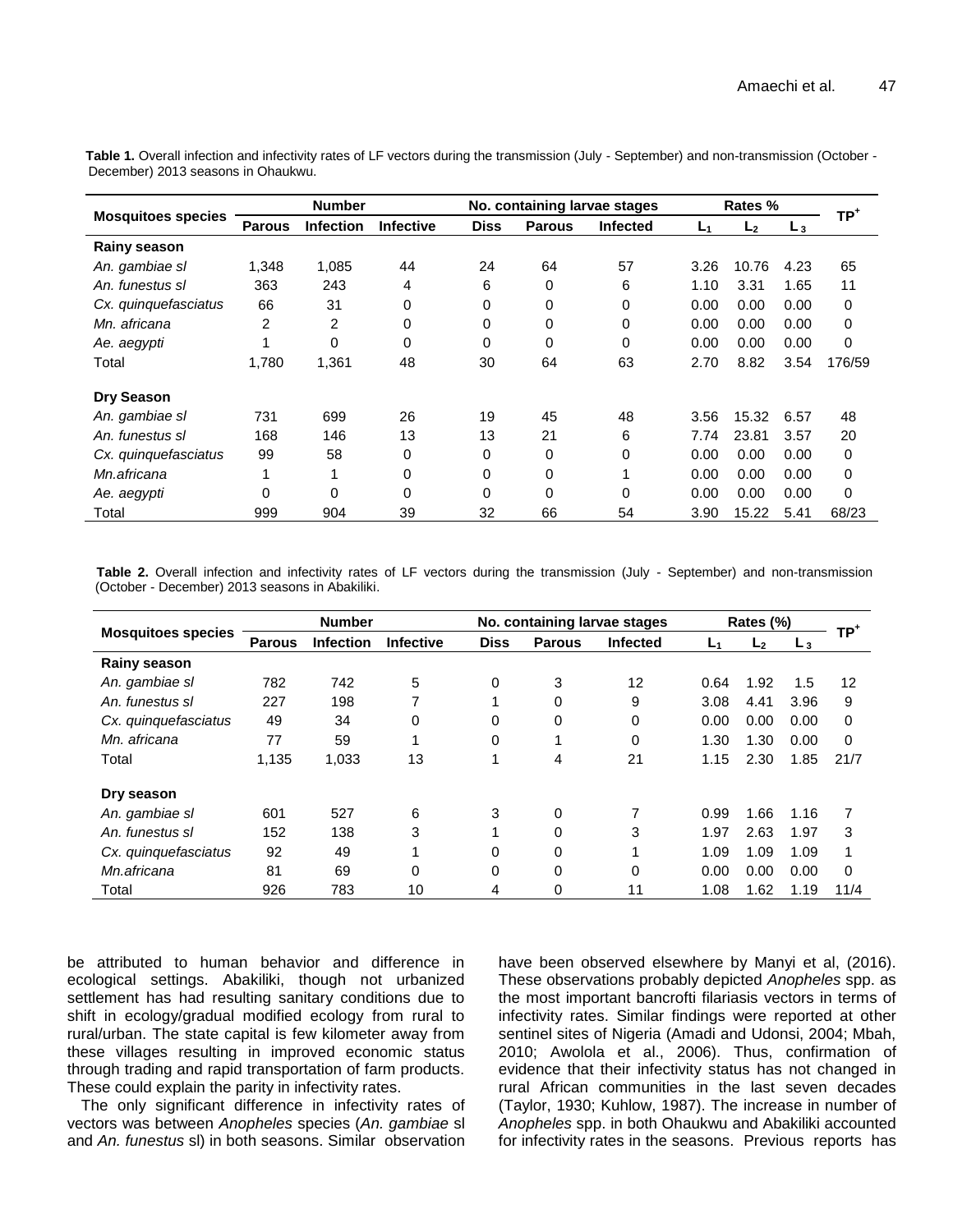|                      |       | <b>Filarial infectivities</b> |                          |
|----------------------|-------|-------------------------------|--------------------------|
| <b>Species</b>       | -ve   | $+ve$                         | р∗                       |
| An. gambiae sl       | 3,303 | 159                           | S                        |
| An. funestus sl      | 870   | 40                            | -                        |
| Cx. quinquefasciatus | 305   |                               | ΝS                       |
| An. gambiae sl       | 3,303 | 159                           | -                        |
| An. funestus sl      | 870   | 40                            | <b>NS</b>                |
| Cx. quinquefasciatus | 305   |                               | $\overline{\phantom{0}}$ |

**Table 3.** Comparison of filarial infectivity rates between LF vectors.

P\*= Chi square with Yate's correction ; NS = not significant, P> 0.05; S = significant, P< 0.05.

shown that *An. gambiae* ss mosquito predominate in rainy season whereas *Anopheles arabiensis* in the dry season. The predominant status of *An. gambiae* in both seasons demands for identification beyond morphological criteria to ascertain the contribution of sibling species in filariasis transmission.

*Cx. quinquefasciatus* when compared with *An. gambiae, An. funestus* was few in number with low infectivity rate(1.09%) found only in the dry season. Wijers (1977) have found them to have reduced longevity. By implication, even if the number could be high as observed herein, very few may live to support *W. bancrofti* larvae. This could account for its low contribution to infectivity rates. Previous works have posited that it is an urban vector Manyi et al (2014) in Makurdi (North Central, Nigeria) found high infectivity rates in Anopheles and its involvement together with *Anopheles* spp. in Abakiliki further supports changed sanitary condition of the area. There has been large population movement in the South Eastern part of Nigeria as a result of human workforce (labour). Ebonyi population has been actively involved in this process. Therefore, the introduction of *W. bancrofti* into other areas is possible and because of the abundance and compatibility of the parasite and vectors the infection might well become established in the local population that is not at present a focus for bancrofti filariasis.

In both Ohaukwu and Abakiliki, *A. gambiae* was more abundant in the rainy season than in the dry season. The number of *A. funestus* in Ohaukwu and Abakiliki declined during dry season because their breeding sites were mainly clear water and vegetation near the water sources which were rare in the dry season. The observed proportions of *Culex* in both sites and seasons were due to open polluted water trenches which ramify throughout the area (foul water bodies for cassava fermentation and local sponge making from palm oil heads). In the dry months, they are filled with larvae and pupae of *Culex* mosquitoes whereas pit latrine became water-logged in the rainy seasons thus providing excellent breeding sites for *Culex* mosquitoes.

Apparently, the abundance of these vectors was due to

prevailing weather conditions; rains with large numbers appearing during the long rains and very few during the drier months. In both sites, *Culex* was present though not the most important in the transmission of *W. bancrofti*. Therefore, it appears that the great risk of infection from infective mosquitoes in both Ohaukwu and Abakiliki is due to the bites of *An. gambiae* and *An. funestus*. Though, it has been noted that *Culex* is an urban vector and could serve as a potential vector for urban cities (Onwuliri and Anosike, 1989). Results of this study have shown *Culex* to be a contributing vector of filariasis transmission.

*Mansonia africana* (non-filarial vector in Nigeria) and *Aedes aegypti* were encountered, indicative of the level of nuisance, the inhabitants of the area got from these mosquitoes. Their dissection results probably reflected feeding habit and anatomical variation rather than absence of *W. bancrofti*.

The transmission potentials (TP<sup>+</sup>) were comparable for both seasons and clearly indicated no changes in vectorcontact rates with infected people. The difference in vector infectivity rates between the seasons is independent on vector abundance but the actual species of the mosquito vector. The results of this study therefore revealed that there is a difference between the rainy and dry seasons and the abundance of *An. gambiae* sl and *An. funestus* sl in rainy seasons could be the main reasons for this. The implication of these findings to the Nigerian Lymphatic Filariasis Elimination Programme in vector control cannot be overemphasized.

## **CONFLICT OF INTEREST**

The authors have not declared any conflict of interest

## **REFERENCES**

Amadi EC, Udonsi JK (2004). Studies of the influence of climatic factors on the transmission potentials of mosquito vectors of LF in Khana LGA Rivers State Nigeria. Nigerian Journal of Parasitology Book of Abstract Annual Conference, Sept. 22-24<sup>th</sup> IMSU, 90.